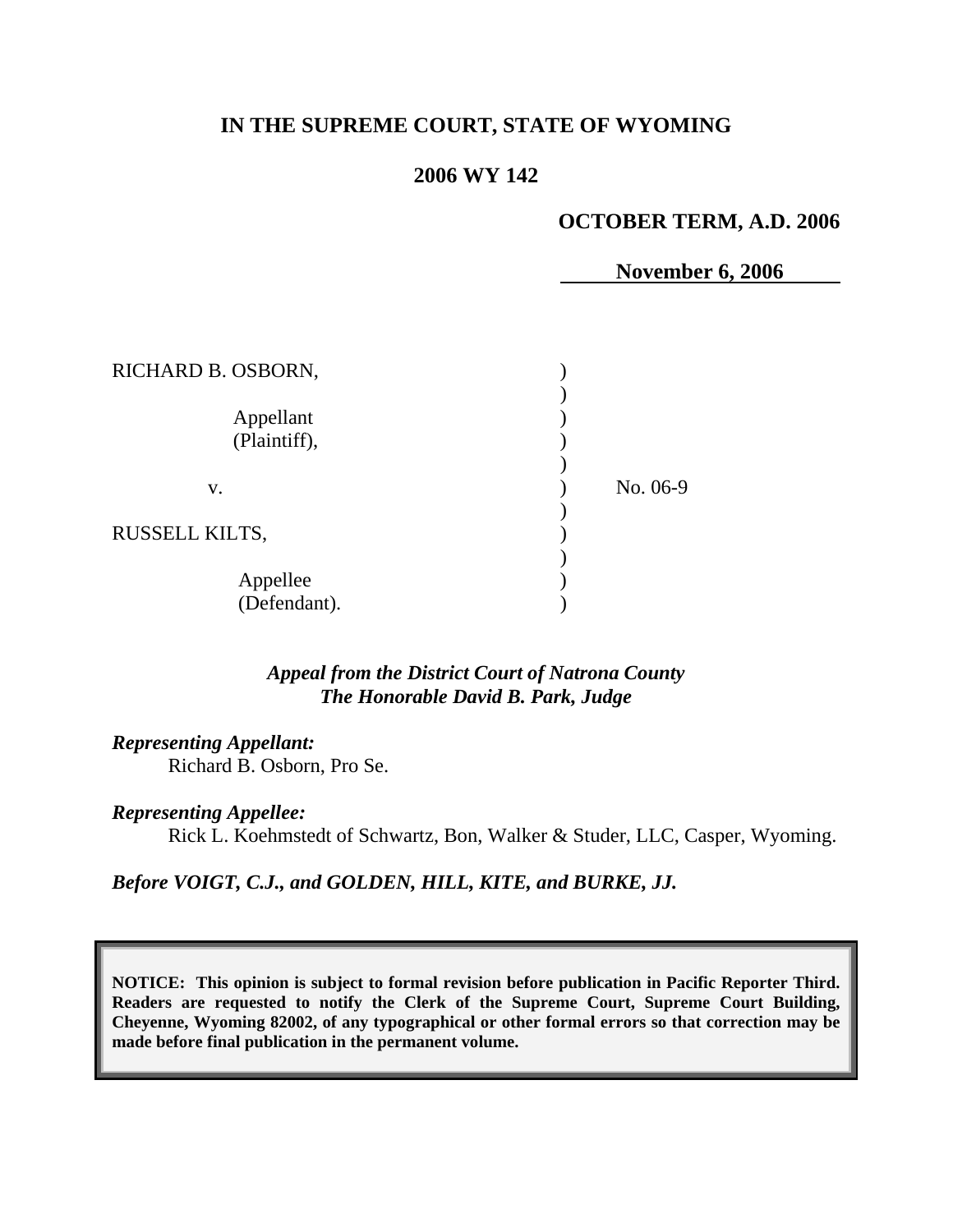## **VOIGT**, **Chief Justice**.

 $\overline{a}$ 

[¶1] Richard B. Osborn appeals a decision of the district court ordering him to remove "all junk and debris" placed by him along an access easement he holds over the land of Russell Kilts. Osborn claims that he owns the access road and can properly exclude Kilts, and also that he has the right to maintain his road as he sees fit. Finding no merit in this appeal, we affirm and award costs to Kilts.

## **ISSUES**

[ $\llbracket 2 \rrbracket$  Osborn presents eleven issues on appeal<sup>[1](#page-1-0)</sup>; however, these issues can be narrowed to the following questions:

 1. Whether Osborn's claims of road ownership are barred by the doctrine of *res judicata*?

2. Whether the district court's findings were clearly erroneous?

Further, Kilts asks us to determine whether sanctions should be imposed against Osborn.

# **FACTS**

[¶3] In 2000, Kilts purchased a parcel of land from the Manning family that is adjacent to land owned by Osborn. Osborn's history with the Manning family and others over his

<span id="page-1-0"></span><sup>&</sup>lt;sup>1</sup> In his statement of the issues, Osborn fails clearly to identify any issues, instead merely presenting a single-page synopsis of factual assertions. Indeed, his eleven issues are only identified in his statement of the facts. We have often repeated that the failure to comply with our appellate rules, including rules regarding the content of appellate briefs, "is ground . . . for such action as the appellate court deems appropriate, including but not limited to: refusal to consider the offending party's contentions; assessment of costs; dismissal; and affirmance." W.R.A.P. 1.03. However, to avoid a similar appeal on these issues in the future, we will attempt to address the issues raised in Osborn's brief in this instance.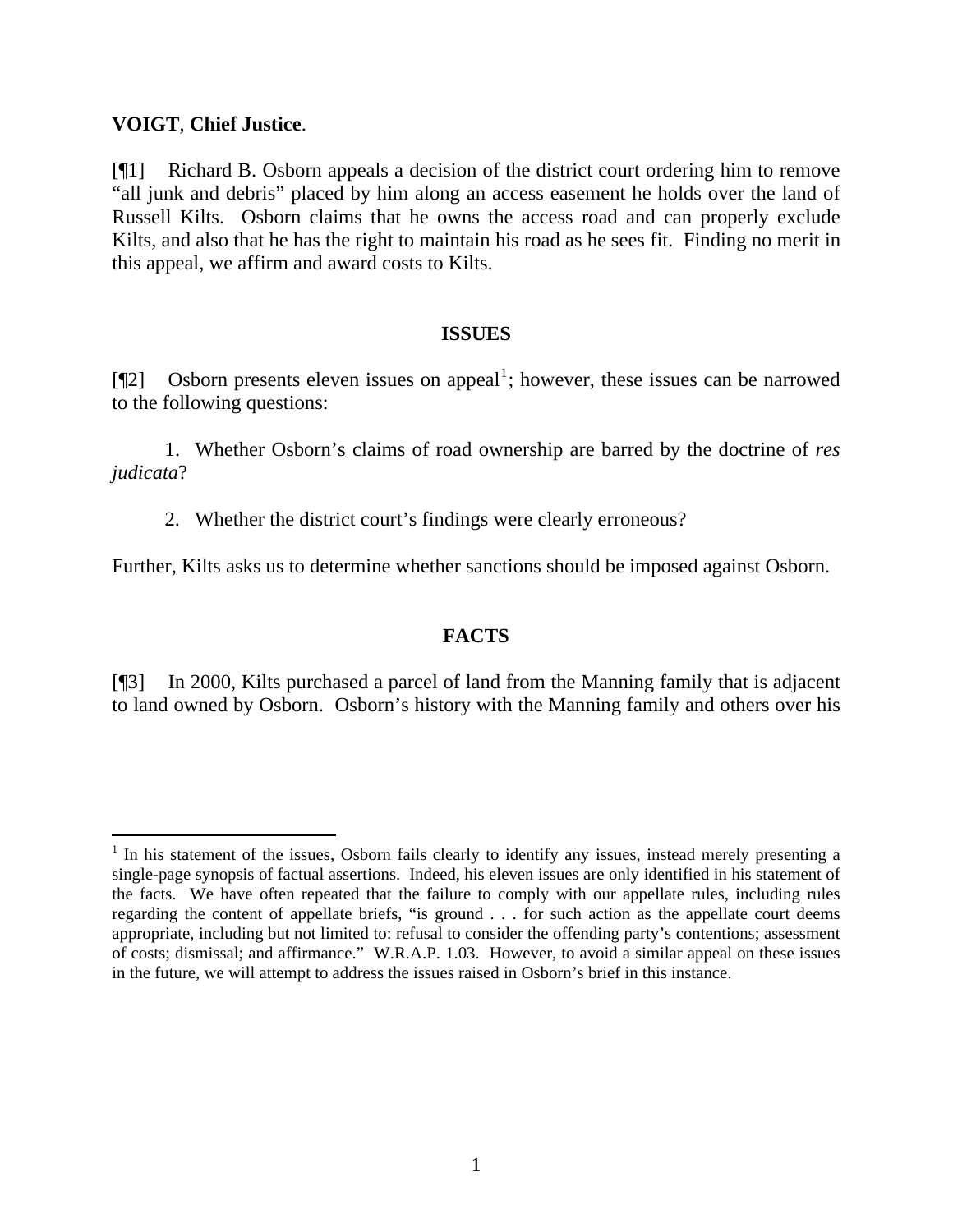rights concerning these parcels is well known to this Court.<sup>[2](#page-2-0)</sup> When Kilts purchased his property, conflicts soon arose over the use of an access easement<sup>[3](#page-2-1)</sup> held by Osborn.

[¶4] On June 27, 2002, Osborn filed a complaint which alleged that Kilts had impermissibly interfered with Osborn's exclusive use of the access road and had damaged the road. The district court granted summary judgment in favor of Kilts to the extent that Osborn's claims were based on the assertion that he owned the road and therefore had the right to exclude Kilts from the use thereof. The district court relied on the doctrine of *res judicata* in granting summary judgment to Kilts, particularly because Osborn's claim that he owned the road had previously been litigated, decided adversely to Osborn, and affirmed on appeal. *See Osborn v. Painter*, 909 P.2d 960, 961-62 (Wyo. 1996).

[¶5] A bench trial was later held on Osborn's claims that Kilts had interfered with the roadway and on counterclaims filed by Kilts alleging that Osborn barricaded the roadway, restricting Kilts' use, and that Osborn illegally destroyed a cattle guard erected by Kilts. After Osborn presented his case, the district court granted Kilts' motion for a directed verdict. The court determined that (1) there was no evidence that Osborn's use of the easement had been impeded; (2) any claimed interference with the easement was temporary and *de minimus*; (3) there was no evidence that Kilts had personally obstructed the easement; and (4) there was no proof offered regarding damages. Kilts then presented evidence for his counterclaims and the district court ruled that Osborn had impermissibly interfered with Kilts' use of the roadway and had wrongfully destroyed the cattle guard. Osborn now appeals.

# **STANDARD OF REVIEW**

[¶6] The application of the doctrine of *res judicata* is a question of law that we review *de novo*. *In re Big Horn River System*, 2004 WY 21, ¶ 19, 85 P.3d 981, 987 (Wyo. 2004). We review a district court's findings of fact to determine whether they are clearly erroneous. *Baker v. Pike*, 2002 WY 34, ¶ 9, 41 P.3d 537, 541 (Wyo. 2002).

 $\overline{a}$ 

<span id="page-2-0"></span><sup>2</sup> *See Osborn v. Manning*, 685 P.2d 1121 (Wyo. 1984); *Osborn v. Warner*, 694 P.2d 730 (Wyo. 1985); *Osborn v. Pine Mountain Ranch*, 766 P.2d 1165 (Wyo. 1989); *Osborn v. Manning*, 798 P.2d 1208 (Wyo. 1990); *Osborn v. Manning*, 812 P.2d 545 (Wyo. 1991); *Osborn v. Manning*, 812 P.2d 549 (Wyo. 1991); *Osborn v. Manning*, 817 P.2d 889 (Wyo. 1991); *Osborn v. Painter*, 909 P.2d 960 (Wyo. 1996); and *Osborn v. Estate of Manning*, 968 P.2d 932 (Wyo. 1998). Osborn was also the appellant in *Osborn v. Emporium Videos*, 848 P.2d 237 (Wyo. 1993) and *Osborn v. Emporium Videos*, 870 P.2d 382 (Wyo. 1994).

<span id="page-2-1"></span><sup>&</sup>lt;sup>3</sup> As will be explained more fully herein, Osborn claims that he owns the road across Kilts' land and it is not an easement; however, the road has long been deemed, through judicial proceedings, an easement for the benefit of Osborn.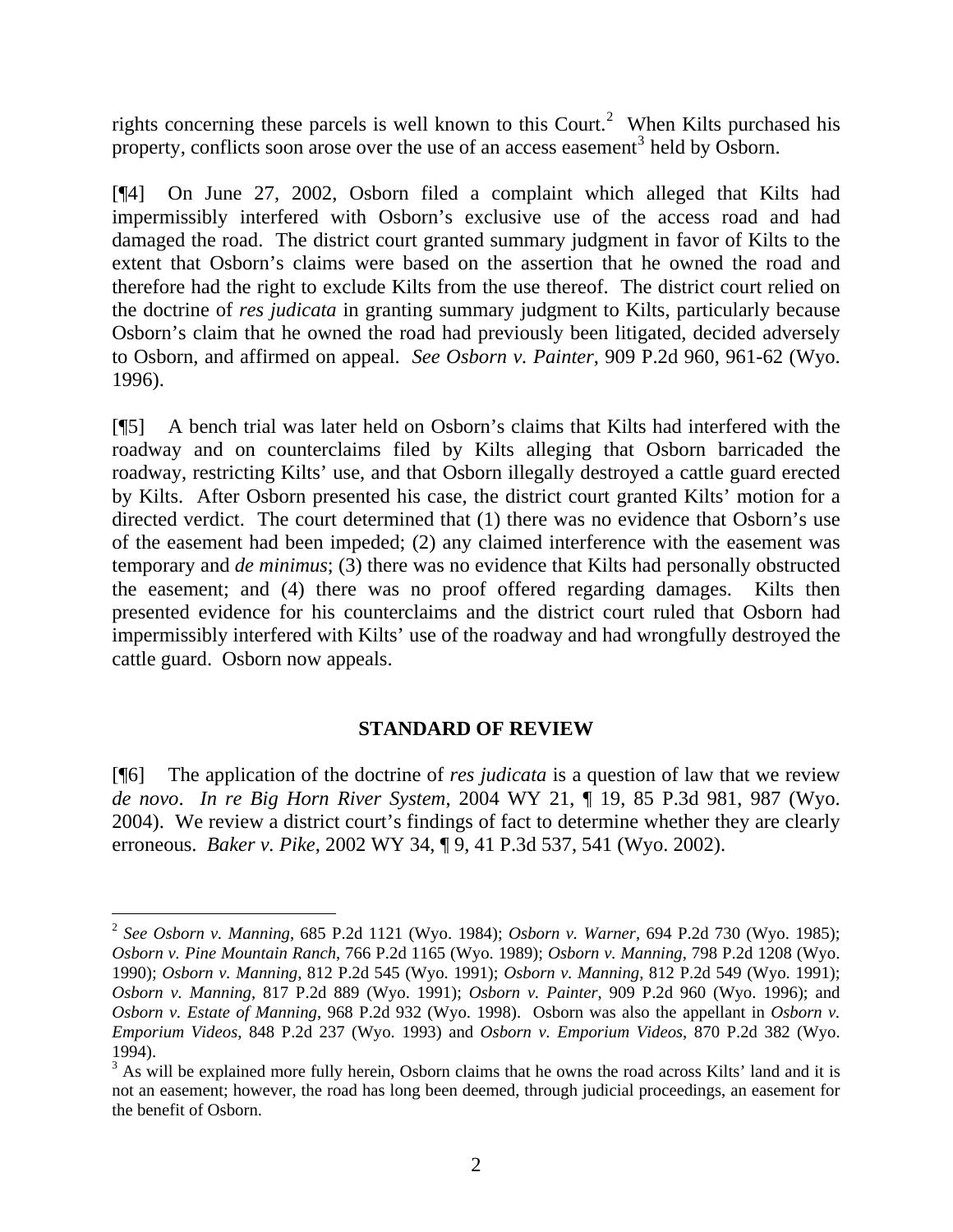### **DISCUSSION**

[¶7] While Osborn's individual issues are often difficult to discern, the majority of his brief is devoted to arguments regarding the legal status of his access road. Osborn claims that he owns the road, has the right to sole possession, and may prevent Kilts from using the road. Kilt responds that (1) Osborn is merely the dominant estate owner to an access easement; (2) Osborn's ownership claim has been previously litigated and determined against Osborn; and, therefore, (3) the doctrine of *res judicata* required the district court to reject Osborn's argument. We agree that the district court properly applied that doctrine and granted Kilts summary judgment on this issue.

[¶8] In February 1989, a Natrona County court determined that the

roadway is an easement, that the Defendant [Osborn] is the owner of the dominant estate, that the Plaintiff [Manning, Kilts' predecessor in interest] is the owner of the servient estate, that the roadway serves a two fold purpose, i.e., as the Defendant's means of access to the Defendant's property and as the Plaintiff's means of access to the Plaintiff's property and buildings . . . .

Both the district court and this Court affirmed that court's decision. *See Osborn v. Painter*, 909 P.2d 690.

[¶9] Osborn is no stranger to the application of *res judicata*. In *Osborn v. Painter*, 909 P.2d at 964, we said:

> We then are confronted almost purely with the effect of the doctrine of *res judicata*. In the case of *Osborn v. Manning*, 798 P.2d 1208, 1210 (Wyo.1990), we summarized the doctrine of *res judicata*:

The doctrines of *res judicata* and collateral estoppel

"incorporate a universal precept of commonlaw jurisprudence to the effect that 'a right, question or fact distinctly put in issue and directly determined by a court of competent jurisdiction . . . cannot be disputed in a subsequent suit between the same parties or their privies."

*Rialto Theatre, Inc. v. Commonwealth Theatres, Inc.*, 714 P.2d 328, 336 (Wyo.1986) (quoting *Delgue v. Curutchet*, 677 P.2d 208, 213 (Wyo.1984)). *Res*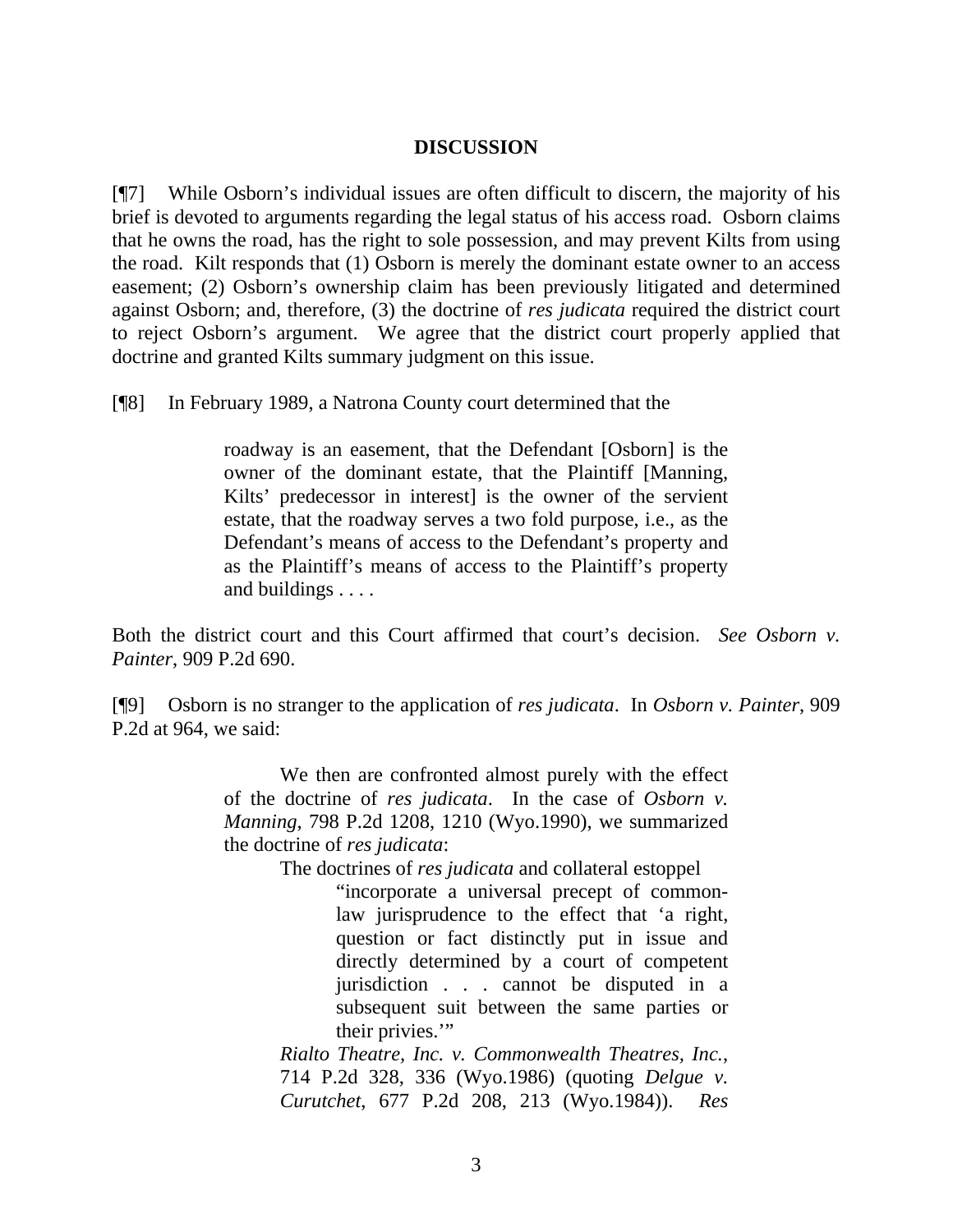*judicata* "constitutes an absolute bar to a subsequent action involving the same claim, demand, or cause of action." *Barrett v. Town of Guernsey*, 652 P.2d 395, 398 (Wyo.1982), *quoted in Swasso v. State ex rel. Wyoming Worker's Compensation Division*, 751 P.2d 887, 890 (Wyo.1988). *See Rialto Theatre, Inc.*, 714 P.2d 328 (defining a cause of action).

> The criteria used to determine res judicata's applicability to a situation are: "(1) the parties were identical; (2) the subject matter was identical; (3) the issues were the same and related to the subject matter; and (4) the capacities of the persons were identical in reference to both the subject matter and the issues between them."

*Newell v. Trumper*, 765 P.2d 1353, 1355 (Wyo.1988) (quoting *Swasso*, 751 P.2d at 890).

[¶10] The "identical parties" requirement in a *res judicata* analysis is met when either the parties are actually the same parties to the previous proceedings, or they are in privity<sup>[4](#page-4-0)</sup> with those parties. *See Rialto Theatre v. Commonwealth Theatres*, 714 P.2d 328, 336 (Wyo. 1986). Because Kilts was the successor in interest to Manning, the parties in the instant case are identical to the parties in the 1989 litigation.<sup>[5](#page-4-1)</sup> It is equally clear that the last three elements of a claim of *res judicata* were met because the issue, the subject matter, and the capacity of the parties to argue the subject matter and issue are identical to the previous lawsuit, and Osborn presents no cogent argument claiming otherwise.<sup>[6](#page-4-2)</sup> Therefore, summary judgment was properly granted on Osborn's road ownership claim.

[¶11] Likewise, Osborn raised a second issue that has previously been decided adversely to him. Prior to trial, Osborn destroyed a section of a fence erected to prevent Kilts' cattle from traveling past a cattle guard and intermingling with other "breeding groups." Osborn now argues that the district court erred when it determined that Kilts may replace that fence. More specifically, he claims that because "the fence was a hazard to this appellant, he did not have to wait for several years for a court to order it removed." The district court determined that the fence, which was placed beside the road at the bottom of

 $\overline{a}$ 

<span id="page-4-0"></span><sup>&</sup>lt;sup>4</sup> Privity means a "connection or relationship between two parties, each having a legally recognized interest in the same subject matter (such as a transaction, proceeding, or piece of property) . . . ." *Black's Law Dictionary* 1237 (8th ed. 2004).

<span id="page-4-1"></span><sup>&</sup>lt;sup>5</sup> We also note that Painter, the named appellee in the previous case, was Manning's attorney and Manning was also an appellee in that case. *Osborn v. Painter*, 909 P.2d at 961.

<span id="page-4-2"></span> $6$  The 1989 litigation involved the additional question of whether Osborn interfered with Manning's use of the servient estate by digging a ditch along the easement, but the threshold question of whether Osborn owned the road or had an easement was still necessarily decided. *See Osborn v. Painter*, 909 P.2d at 963.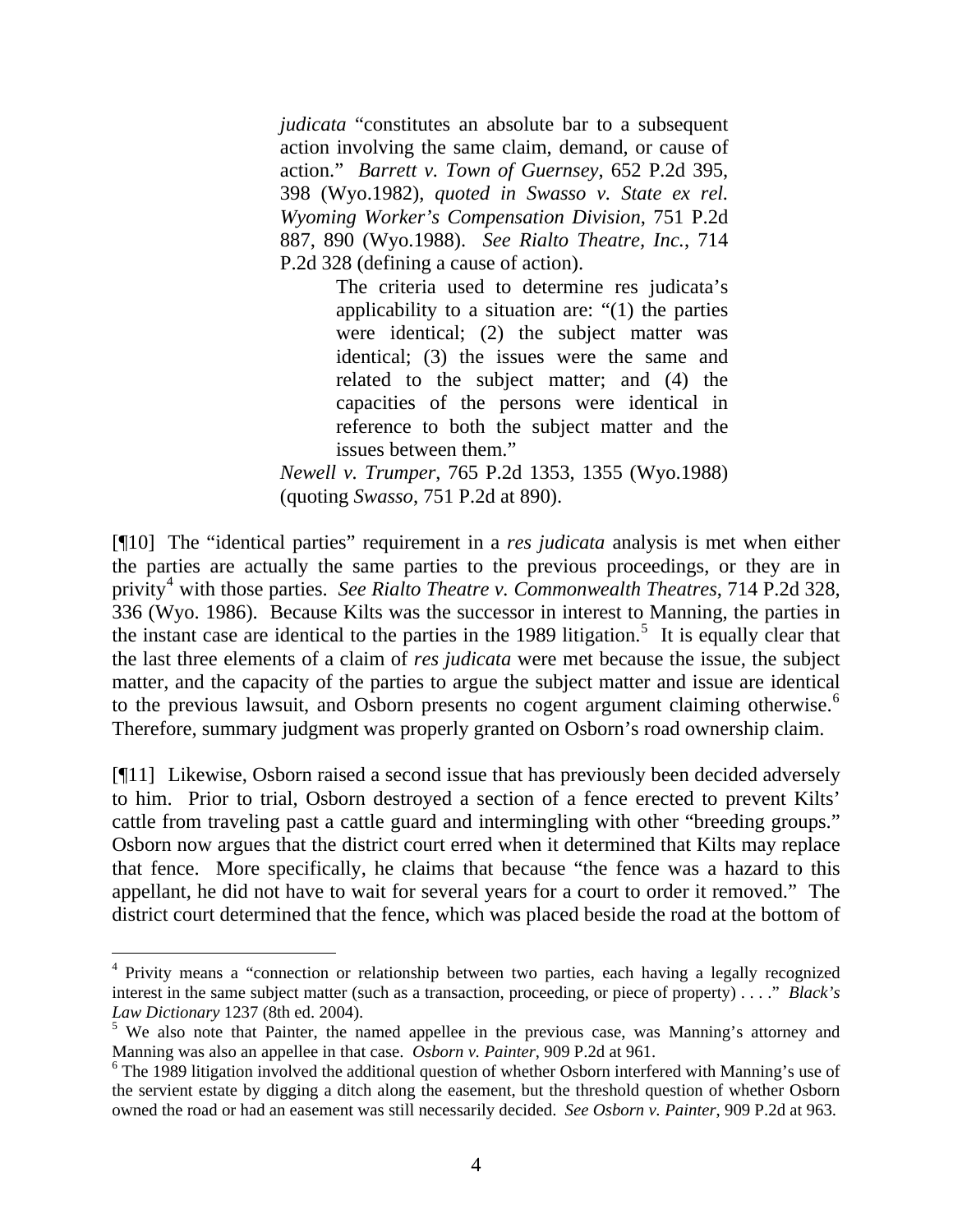an embankment, "in no way obstructs Mr. Osborn's use of the easement for ingress and egress," and may be replaced as long as it does not impede the free flow of water.

[¶12] In *Osborn v. Manning*, 812 P.2d 545 (Wyo. 1991), we affirmed an order of the district court in which this issue had been previously decided adversely to Osborn. In that case, the district court determined that Manning, Kilts' predecessor, could build a gate near the cattle guard, but was "enjoined from constructing or causing to be constructed any posts near the cattle guard . . . that have the effect of impeding the free flow of surface water." *Id.* at 547. In the instant case, Osborn raised the same issue whether a gate may be constructed near the cattle guard—and the district court's order conformed to the previous order—a gate may be constructed, but it cannot impede the free-flow of surface water. We, therefore, affirm the determination of the district court on this issue.

[¶13] Osborn next argues that it is his right to maintain the road as he sees fit, regardless of whether he owns the road or merely has an easement. Therefore, according to Osborn, it was error for the district court to require Osborn to remove refrigerators filled with dirt, half-buried tires, and barbed wire from the roadside, which items were ostensibly meant to maintain and divert water from the road.

[¶14] Osborn's argument on appeal ignores the basis for the district court's decision and, therefore, must fail. The district court determined that the "debris, barriers, posts, wires, refrigerators, and the like . . . creates an unreasonable health risk to all persons using the property, is unsightly, is not shown to serve any useful purpose, and is not reasonably related to use of the dominant estate for ingress and egress by Richard Osborn." Osborn's argument consists only of his insistence that he may maintain the easement, but fails to address the district court's finding of fact that his "maintenance" was unhealthy, unsightly, and ineffectual. Because of this lack of cogent argument, we will affirm the district court's decision on this issue.

[¶15] The final two issues we can discern from Osborn's brief are that the attorney for Kilts committed a fraud on the court and that the district court judge should have been disqualified from presiding over this case. We will summarily affirm those issues because they are not supported by cogent argument or citation to pertinent authority. *Cathcart v. Meyer*, 2004 WY 49, ¶ 20, 88 P.3d 1050, 1060 (Wyo. 2004). Insofar as Osborn's brief contains various other complaints regarding the district court's order or Kilts' actions in general, the findings of fact, conclusions of law, and judgment are affirmed in all respects for the same reason.

[¶16] We must finally determine whether sanctions are appropriate. According to W.R.A.P. 10.05, we may award attorney's fees and damages if "there was no reasonable cause for the appeal." We have said that "we will award sanctions in those rare circumstances where an appeal lacks cogent argument, there is an absence of pertinent